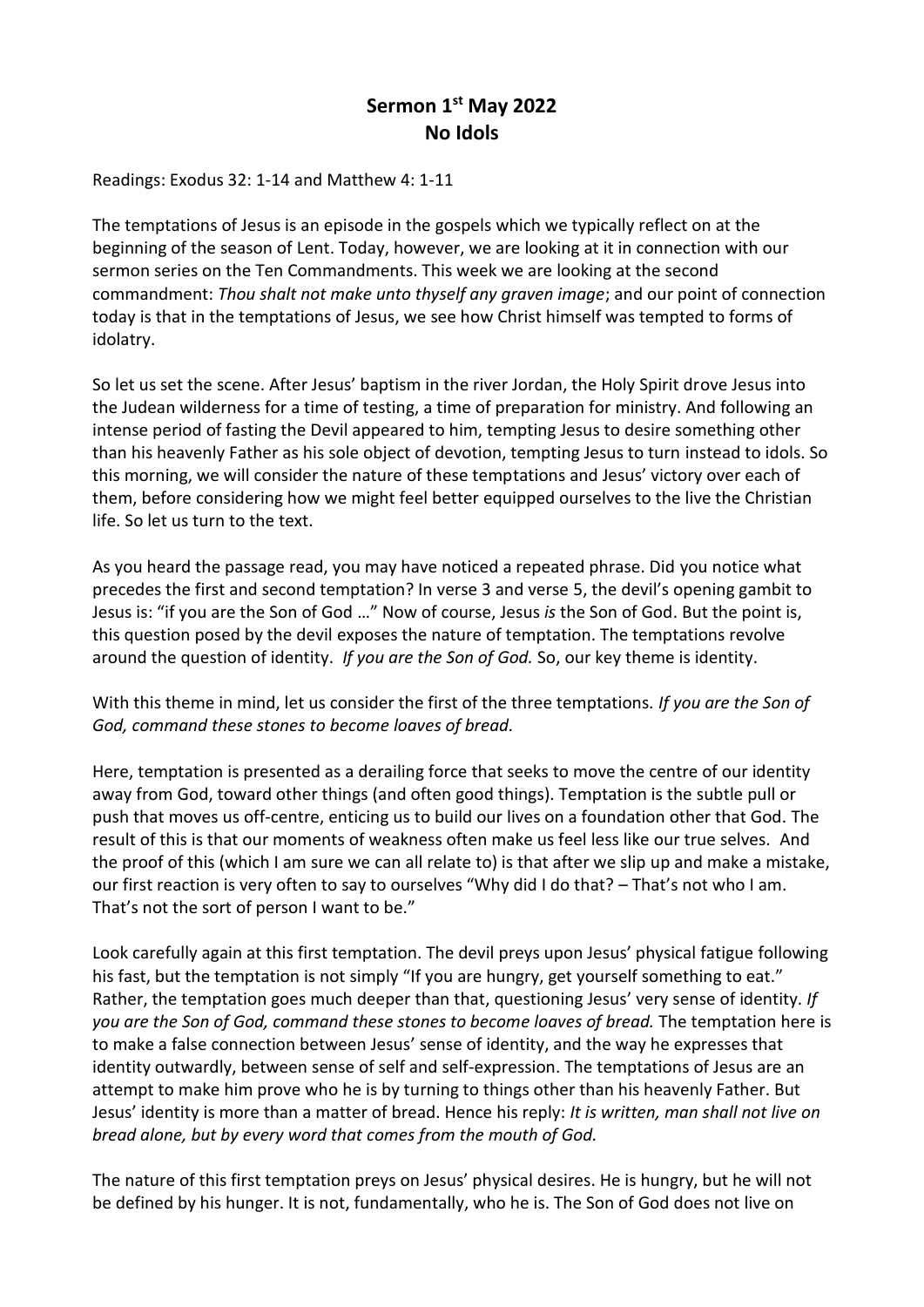bread alone. And this is a challenge for those of us who struggle with all forms of physical desire, whether it is gluttony, lust, vanity etc. For those of us who obsess about our diets or our looks, and become addicted to gym culture or hook-up culture, what is in fact happening is that the centre of gravity as to who we are is slowly shifting. What is happening goes deeper than the desire for food or intimacy. Rather, these things become the substitute cornerstones on which we build our lives. And so we thank God for Jesus– in whom we have a sure foundation on which to build our lives, and a guarantee that we can be defined by his victory over sin, and not our own failures.

But the temptations of Jesus continue. The devil moves away from Jesus' physical appetite and considers instead another form of desire: the desire for glory. Note again the opening gambit, *If you are the Son of God* - a reminder that the true target of temptation is our very identity. Here, Jesus is taken to the pinnacle of the temple, and is tempted to a particular form of idolatry – to place himself over and above the authority of God the Father. We might paraphrase this second temptation like this: "If you are God's Son, why don't put Him through a few tests of your own? Why don't you see if He really loves you? Why don't you see if God really is as good as his word?"

No doubt this test had a unique resonance for Jesus, but we too can be tempted to put God to the test. This is when we place our own inflated sense of self, our ego, above God. We fall prey to this form of temptation by worshipping the idol of self. We enthrone ourselves in the space that only God should occupy as our Creator and Redeemer. Now we may think to ourselves, "surely no one is so brazen as to openly challenge God's authority." But the reality is, this form of temptation is often much more subtle than that. As an example of this, consider the gratification and affirmation we feel when someone congratulates us on a job well done. This is good, and healthy. We are edified by words of praise. But we find the distorting power of temptation at work when we find ourselves craving the attention and praise from others for its own sake. And we know the cart has really been put before the horse when we start to bend over backwards to obtain the praise of others, regardless of who it is, or what it requires us to say or to do to obtain it. This is when we know we have begun to undermine our godly foundation and started instead to build our lives on the idol of self. Jesus, however, Son of God though he be, has a right sense of perspective, and replies (as we should) *You shall not put the Lord your God to the test*. Again, we thank God for Jesus – in whom we have a sure foundation on which to build our lives, and a guarantee that we can be defined by his victory over sin, and not our own failures.

We have, so far, seen temptations of two kinds: those of physical or sensuous desire, and the appetite for glory. And finally, we come to the third temptation. Power. Here, all form of subtlety is brushed aside. Ironically, though, we see the desire for glory at work in what the devil in this third temptation, when he falsely promises Jesus: *All these kingdoms and their power I will give you, if you bow down and worship me.* This might not be prefaced by the repeated phrase *If you are the Son of God,* but it would certainly be a statement of Jesus' identity were he to acquiesce to this temptation.

A good working definition of power is "the ability to effect change." Power is a good thing. Even the desire for power can be a good thing. We may seek out the ability to effect change for good reason. But power for power's sake is all too common and corrupting a desire.

A profound question to ask of someone eager to climb the ladder, be that at work, in politics, in the church is: "Why do you seek increasing responsibility?" Power is useful, but only when directed toward its proper task, and not hoarded as a token of distinction to lord over others.